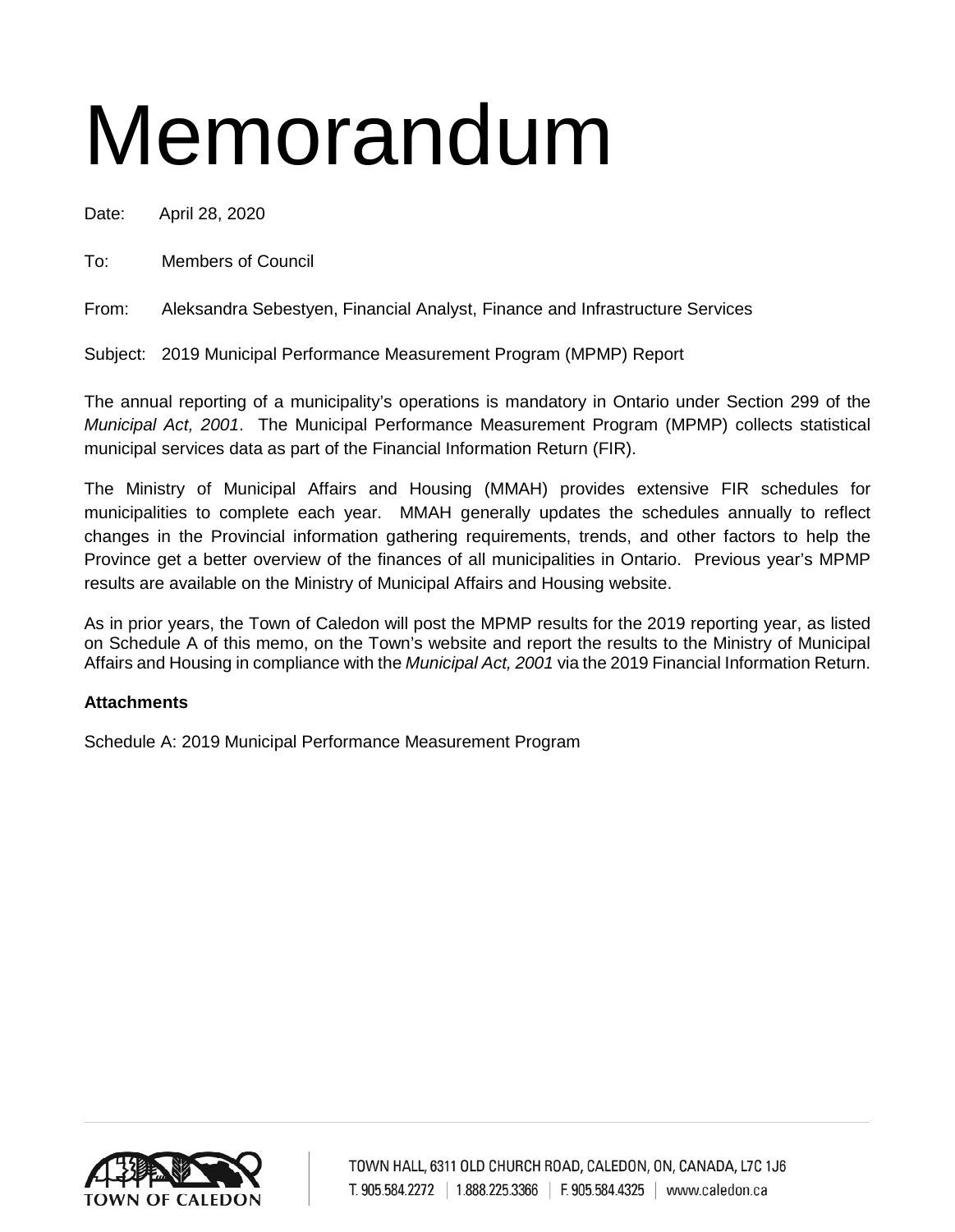

| <b>BUILDING SERVICES</b>                                                                                                                                                                                                           |                                              | 2019                                             |                                                                                    |                                                | 2018                                             |                                                                                    |
|------------------------------------------------------------------------------------------------------------------------------------------------------------------------------------------------------------------------------------|----------------------------------------------|--------------------------------------------------|------------------------------------------------------------------------------------|------------------------------------------------|--------------------------------------------------|------------------------------------------------------------------------------------|
| What method does your municipality use to determine total construction value?                                                                                                                                                      |                                              | Applicant's Declared Value                       |                                                                                    |                                                | Applicant's Declared Value                       |                                                                                    |
|                                                                                                                                                                                                                                    | $\overline{\mathbf{s}}$                      |                                                  |                                                                                    | $\overline{\mathbf{s}}$                        |                                                  |                                                                                    |
| Total Value of Construction Activity based on permits issued                                                                                                                                                                       | \$341,367,079                                |                                                  |                                                                                    | \$309,768,568                                  |                                                  |                                                                                    |
|                                                                                                                                                                                                                                    | Number of<br><b>Building Permits</b>         | <b>Total Value of</b><br><b>Building Permits</b> |                                                                                    | Number of<br><b>Building Permits</b>           | <b>Total Value of</b><br><b>Building Permits</b> |                                                                                    |
| Residential properties                                                                                                                                                                                                             | 685                                          | \$162,822,605                                    |                                                                                    | 903                                            | \$217,612,450                                    |                                                                                    |
| Multi-Residential properties                                                                                                                                                                                                       | $\overline{7}$                               | \$475,000                                        |                                                                                    | $\overline{2}$                                 | \$26,790,000                                     |                                                                                    |
| All other property classes                                                                                                                                                                                                         | 176                                          | \$178,069,473                                    |                                                                                    | 173                                            | \$65,366,118                                     |                                                                                    |
|                                                                                                                                                                                                                                    | 868                                          | 341,367,079                                      |                                                                                    | 1,078                                          | \$309,768,568                                    |                                                                                    |
|                                                                                                                                                                                                                                    |                                              |                                                  |                                                                                    |                                                |                                                  |                                                                                    |
| Review of Complete Building Permit Applications: Median number of working days to review a<br>complete building permit application and issue a permit or not issue a permit, and provide all<br>reasons for refusal (by Category): | Median Number of<br><b>Working Days</b>      |                                                  |                                                                                    | <b>Median Number of</b><br><b>Working Days</b> |                                                  |                                                                                    |
| a) Category 1: Houses (houses not exceeding 3 storeys/600 square metres)<br>Reference: provincial standard is 10 working days                                                                                                      | 10                                           |                                                  |                                                                                    | 10                                             |                                                  |                                                                                    |
| b) Category 2: Small Buildings (small commercial/industrial not exceeding 3 storeys/600 square metres)<br>Reference: provincial standard is 15 working days                                                                        | 14                                           |                                                  |                                                                                    | 14                                             |                                                  |                                                                                    |
| c) Category 3: Large Buildings (large residential/commercial/industrial/institutional)<br>Reference: provincial standard is 20 working days                                                                                        | 18                                           |                                                  |                                                                                    | 18                                             |                                                  |                                                                                    |
| d) Category 4: Complex Buildings (post disaster buildings, including hospitals, power/water,<br>fire/police/EMS), communications<br>Reference: provincial standard is 30 working days                                              | 0                                            |                                                  |                                                                                    | 15                                             |                                                  |                                                                                    |
|                                                                                                                                                                                                                                    | Number of<br>Complete<br><b>Applications</b> | Number of<br>Incomplete<br><b>Applications</b>   | <b>Total Number of</b><br><b>Complete and</b><br>Incomplete<br><b>Applications</b> | Number of<br>Complete<br><b>Applications</b>   | Number of<br>Incomplete<br><b>Applications</b>   | <b>Total Number of</b><br><b>Complete and</b><br>Incomplete<br><b>Applications</b> |
| a) Category 1: Houses (houses not exceeding 3 storeys/600 square metres)                                                                                                                                                           | 796                                          | 63                                               | 859                                                                                | 795                                            | 178                                              | 973                                                                                |
| b) Category 2: Small Buildings (small commercial/industrial not exceeding 3 storeys/600 square metres)                                                                                                                             | 49                                           |                                                  | 50                                                                                 | 34                                             | $\Omega$                                         | 34                                                                                 |
| c) Category 3: Large Buildings (large residential/commercial/industrial/institutional)                                                                                                                                             | 92                                           |                                                  | 99                                                                                 | 77                                             | 3                                                | 80                                                                                 |
| d) Category 4: Complex Buildings (post disaster buildings, including hospitals, power/water,<br>fire/police/EMS), communications                                                                                                   |                                              |                                                  |                                                                                    |                                                | $\Omega$                                         | $\overline{1}$                                                                     |
| Subtotal                                                                                                                                                                                                                           | 937                                          | 71                                               | 1,008                                                                              | 907                                            | 181                                              | 1,088                                                                              |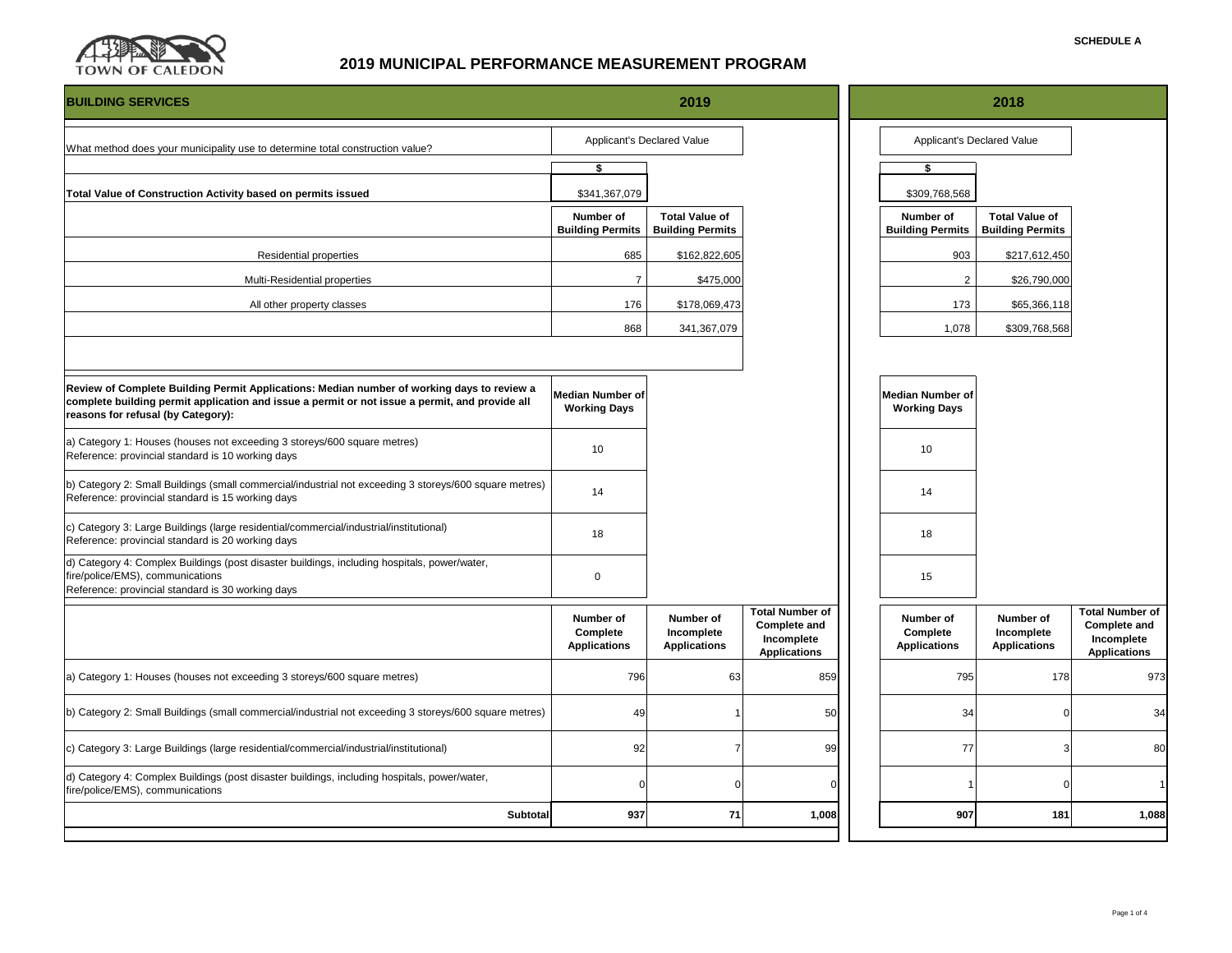

| <b>PLANNING AND DEVELOPMENT</b>                                                                    |                                                                                |                                                    | 2019                                             |                                                                                | 2018                                               |                                                  |
|----------------------------------------------------------------------------------------------------|--------------------------------------------------------------------------------|----------------------------------------------------|--------------------------------------------------|--------------------------------------------------------------------------------|----------------------------------------------------|--------------------------------------------------|
| <b>Land Use Planning</b>                                                                           | <b>RESIDENTIAL</b><br><b>UNITS WITHIN</b><br><b>SETTLEMENT</b><br><b>AREAS</b> | <b>TOTAL</b><br><b>RESIDENTIAL</b><br><b>UNITS</b> | <b>TOTAL</b><br><b>SECONDARY</b><br><b>UNITS</b> | <b>RESIDENTIAL</b><br><b>UNITS WITHIN</b><br><b>SETTLEMENT</b><br><b>AREAS</b> | <b>TOTAL</b><br><b>RESIDENTIAL</b><br><b>UNITS</b> | <b>TOTAL</b><br><b>SECONDARY</b><br><b>UNITS</b> |
| Number of residential units in new detached houses (using building permit information)             | 103                                                                            | 204                                                |                                                  | 290                                                                            | 347                                                |                                                  |
| Number of residential units in new semi-detached houses (using building permit information)        |                                                                                |                                                    |                                                  | 12                                                                             | 19                                                 |                                                  |
| Number of residential units in row houses (using building permit information)                      | 140                                                                            | 169                                                |                                                  | 207                                                                            | 207                                                |                                                  |
| Number of residential units in new apartments/condo apartments (using building permit information) |                                                                                |                                                    |                                                  | 144                                                                            | 144                                                |                                                  |
| <b>Subtotal</b>                                                                                    | 243                                                                            | 373                                                |                                                  | 653                                                                            | 717                                                |                                                  |
| <b>Land Designated for Agricultural Purposes</b>                                                   |                                                                                | <b>DATA</b>                                        | <b>UNITS</b>                                     | <b>DATA</b>                                                                    | <b>UNITS</b>                                       |                                                  |
| Hectares of land designated for agricultural purposes in the Official Plan as of December 31, 2019 |                                                                                | 36,930                                             | Hectares                                         | 36,930                                                                         | Hectares                                           | Note 1                                           |
| Note 1: 2018 hectares of land designated for agricultural purposes restated for greater accuracy   |                                                                                |                                                    |                                                  |                                                                                |                                                    |                                                  |

| <b>RECREATION SERVICES</b>                                             | 2019        |                |  | 2018        |                |        |  |  |
|------------------------------------------------------------------------|-------------|----------------|--|-------------|----------------|--------|--|--|
| Trails                                                                 | <b>DATA</b> | <b>UNITS</b>   |  | <b>DATA</b> | <b>UNITS</b>   |        |  |  |
| Total kilometres of trails (owned by municipality and third parties)   | 104         | <b>KM</b>      |  | 104         | КM             | Note 2 |  |  |
|                                                                        |             |                |  |             |                |        |  |  |
| <b>Indoor Recreation Facilities</b>                                    | <b>DATA</b> | <b>UNITS</b>   |  | <b>DATA</b> | <b>UNITS</b>   |        |  |  |
| Square metres of indoor recreation facilities (municipally owned)      | 34,637      | m <sup>2</sup> |  | 34,637      | m <sup>2</sup> |        |  |  |
| <b>Outdoor Recreation Facilities</b>                                   | <b>DATA</b> | <b>UNITS</b>   |  | <b>DATA</b> | <b>UNITS</b>   |        |  |  |
| Square metres of outdoor recreation facility space (municipally owned) | 448,551     | m <sup>2</sup> |  | 448,551     | m <sup>2</sup> |        |  |  |
| Note 2: 2018 trail kilometers restated for greater accuracy            |             |                |  |             |                |        |  |  |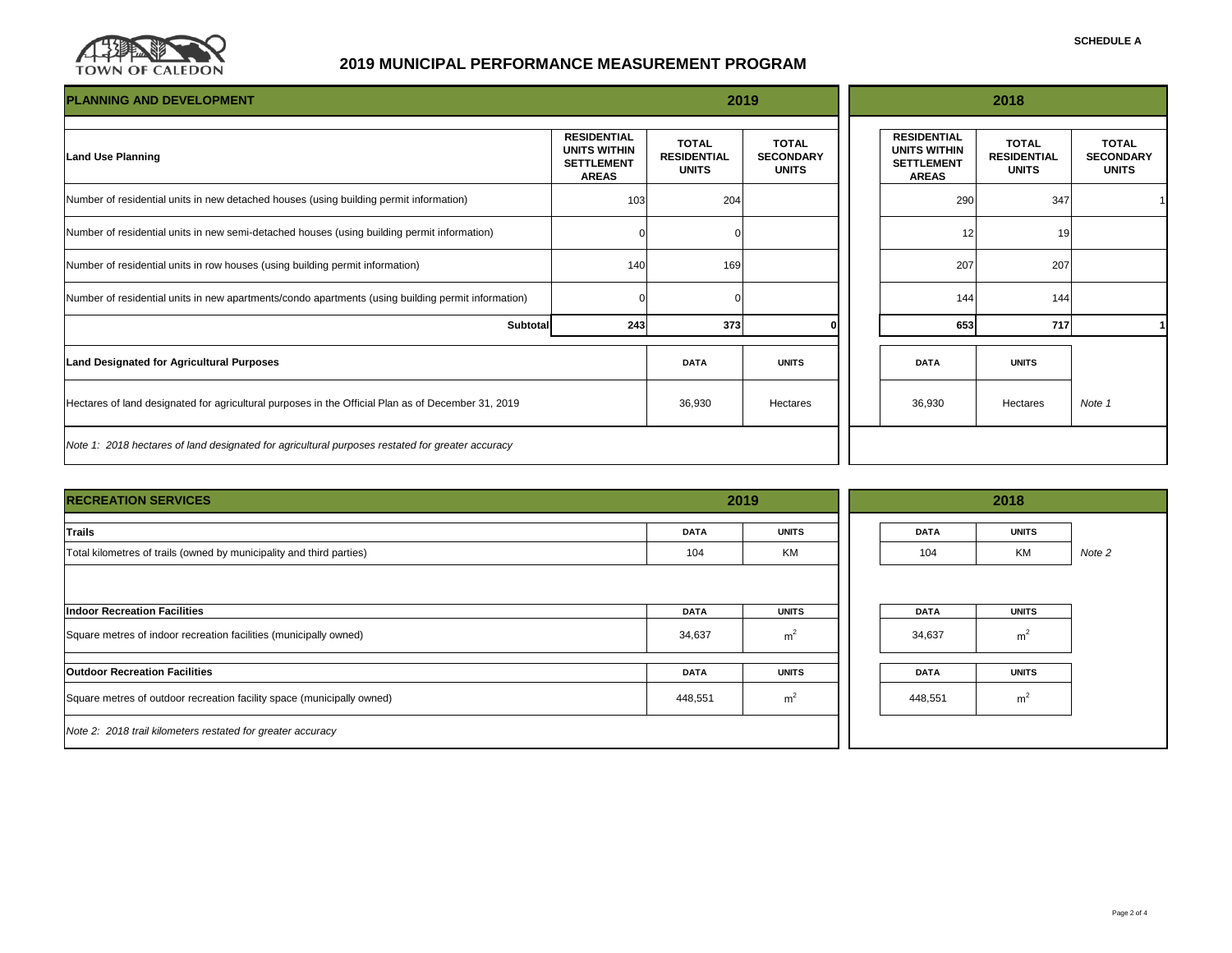

| <b>Paved Roads</b><br>Roads: Total Paved Lane KM<br>1,292 KM<br>1,263 KM<br>Condition of Roads: Number of paved lane kilometres where the condition is rated as good to very<br>560 KM<br>560 KM<br>good<br>Has the entire municipal road system been rated?<br>Yes<br>Yes<br>Indicate the rating system used and the year the rating was conducted<br>Pavement Condition Index 2018<br>Pavement Condition Index 2018<br><b>Unpaved Roads</b><br>241 KM<br>241 KM<br>Roads: Total Unpaved Lane KM<br><b>Winter Control</b><br>Total Lane KM maintained in winter<br>Note 3<br>1,580 KM<br>1,580 KM<br>Note 3: 2018 total lane KM maintained in winter restated for greater accuracy<br><b>Transit</b><br>33,823<br>8,671<br>Total number of regular service passenger trips on conventional transit in service area<br>33,390<br>30<br>Population of service area<br>Note 4<br>Note 4: Town introduced transit system in Bolton and Mayfield West. Population is based on Census and ridership on Employee Survey.<br><b>Bridges and Culverts</b><br>14,919 $m2$<br>14,463 $m2$<br>Bridges and Culverts: Total Square Metres of Surface Area on Bridges and Culverts<br>Yes<br>Yes<br>Have all bridges and culverts in the municipal system been rated?<br>MTO Bridge Condition Index - 2019<br>MTO Bridge Condition Index - 2017<br>Indicate the rating system used and the year the rating was conducted<br>Number of<br>Number of<br>structures where<br>structures where<br>the condition of<br>the condition of<br>primary<br>primary<br>components is<br><b>Total Number</b><br>components is<br><b>Total Number</b><br>rated as good to<br>rated as good to<br>very good,<br>very good,<br>requiring only<br>requiring only<br>repair<br>repair<br><b>Bridges</b><br>75<br>81<br>48<br>81<br>Note 5<br>24<br>59<br>29<br>59<br><b>Culverts</b><br><b>Subtotal</b><br>99<br>77<br>140<br>140<br>Note 5: 2018 numbers were restated for greater accuracy | <b>TRANSPORTATION SERVICES</b> | 2019 |  | 2018 |  |  |  |
|---------------------------------------------------------------------------------------------------------------------------------------------------------------------------------------------------------------------------------------------------------------------------------------------------------------------------------------------------------------------------------------------------------------------------------------------------------------------------------------------------------------------------------------------------------------------------------------------------------------------------------------------------------------------------------------------------------------------------------------------------------------------------------------------------------------------------------------------------------------------------------------------------------------------------------------------------------------------------------------------------------------------------------------------------------------------------------------------------------------------------------------------------------------------------------------------------------------------------------------------------------------------------------------------------------------------------------------------------------------------------------------------------------------------------------------------------------------------------------------------------------------------------------------------------------------------------------------------------------------------------------------------------------------------------------------------------------------------------------------------------------------------------------------------------------------------------------------------------------------------------------------------------------------------------------------------------------------|--------------------------------|------|--|------|--|--|--|
|                                                                                                                                                                                                                                                                                                                                                                                                                                                                                                                                                                                                                                                                                                                                                                                                                                                                                                                                                                                                                                                                                                                                                                                                                                                                                                                                                                                                                                                                                                                                                                                                                                                                                                                                                                                                                                                                                                                                                               |                                |      |  |      |  |  |  |
|                                                                                                                                                                                                                                                                                                                                                                                                                                                                                                                                                                                                                                                                                                                                                                                                                                                                                                                                                                                                                                                                                                                                                                                                                                                                                                                                                                                                                                                                                                                                                                                                                                                                                                                                                                                                                                                                                                                                                               |                                |      |  |      |  |  |  |
|                                                                                                                                                                                                                                                                                                                                                                                                                                                                                                                                                                                                                                                                                                                                                                                                                                                                                                                                                                                                                                                                                                                                                                                                                                                                                                                                                                                                                                                                                                                                                                                                                                                                                                                                                                                                                                                                                                                                                               |                                |      |  |      |  |  |  |
|                                                                                                                                                                                                                                                                                                                                                                                                                                                                                                                                                                                                                                                                                                                                                                                                                                                                                                                                                                                                                                                                                                                                                                                                                                                                                                                                                                                                                                                                                                                                                                                                                                                                                                                                                                                                                                                                                                                                                               |                                |      |  |      |  |  |  |
|                                                                                                                                                                                                                                                                                                                                                                                                                                                                                                                                                                                                                                                                                                                                                                                                                                                                                                                                                                                                                                                                                                                                                                                                                                                                                                                                                                                                                                                                                                                                                                                                                                                                                                                                                                                                                                                                                                                                                               |                                |      |  |      |  |  |  |
|                                                                                                                                                                                                                                                                                                                                                                                                                                                                                                                                                                                                                                                                                                                                                                                                                                                                                                                                                                                                                                                                                                                                                                                                                                                                                                                                                                                                                                                                                                                                                                                                                                                                                                                                                                                                                                                                                                                                                               |                                |      |  |      |  |  |  |
|                                                                                                                                                                                                                                                                                                                                                                                                                                                                                                                                                                                                                                                                                                                                                                                                                                                                                                                                                                                                                                                                                                                                                                                                                                                                                                                                                                                                                                                                                                                                                                                                                                                                                                                                                                                                                                                                                                                                                               |                                |      |  |      |  |  |  |
|                                                                                                                                                                                                                                                                                                                                                                                                                                                                                                                                                                                                                                                                                                                                                                                                                                                                                                                                                                                                                                                                                                                                                                                                                                                                                                                                                                                                                                                                                                                                                                                                                                                                                                                                                                                                                                                                                                                                                               |                                |      |  |      |  |  |  |
|                                                                                                                                                                                                                                                                                                                                                                                                                                                                                                                                                                                                                                                                                                                                                                                                                                                                                                                                                                                                                                                                                                                                                                                                                                                                                                                                                                                                                                                                                                                                                                                                                                                                                                                                                                                                                                                                                                                                                               |                                |      |  |      |  |  |  |
|                                                                                                                                                                                                                                                                                                                                                                                                                                                                                                                                                                                                                                                                                                                                                                                                                                                                                                                                                                                                                                                                                                                                                                                                                                                                                                                                                                                                                                                                                                                                                                                                                                                                                                                                                                                                                                                                                                                                                               |                                |      |  |      |  |  |  |
|                                                                                                                                                                                                                                                                                                                                                                                                                                                                                                                                                                                                                                                                                                                                                                                                                                                                                                                                                                                                                                                                                                                                                                                                                                                                                                                                                                                                                                                                                                                                                                                                                                                                                                                                                                                                                                                                                                                                                               |                                |      |  |      |  |  |  |
|                                                                                                                                                                                                                                                                                                                                                                                                                                                                                                                                                                                                                                                                                                                                                                                                                                                                                                                                                                                                                                                                                                                                                                                                                                                                                                                                                                                                                                                                                                                                                                                                                                                                                                                                                                                                                                                                                                                                                               |                                |      |  |      |  |  |  |
|                                                                                                                                                                                                                                                                                                                                                                                                                                                                                                                                                                                                                                                                                                                                                                                                                                                                                                                                                                                                                                                                                                                                                                                                                                                                                                                                                                                                                                                                                                                                                                                                                                                                                                                                                                                                                                                                                                                                                               |                                |      |  |      |  |  |  |
|                                                                                                                                                                                                                                                                                                                                                                                                                                                                                                                                                                                                                                                                                                                                                                                                                                                                                                                                                                                                                                                                                                                                                                                                                                                                                                                                                                                                                                                                                                                                                                                                                                                                                                                                                                                                                                                                                                                                                               |                                |      |  |      |  |  |  |
|                                                                                                                                                                                                                                                                                                                                                                                                                                                                                                                                                                                                                                                                                                                                                                                                                                                                                                                                                                                                                                                                                                                                                                                                                                                                                                                                                                                                                                                                                                                                                                                                                                                                                                                                                                                                                                                                                                                                                               |                                |      |  |      |  |  |  |
|                                                                                                                                                                                                                                                                                                                                                                                                                                                                                                                                                                                                                                                                                                                                                                                                                                                                                                                                                                                                                                                                                                                                                                                                                                                                                                                                                                                                                                                                                                                                                                                                                                                                                                                                                                                                                                                                                                                                                               |                                |      |  |      |  |  |  |
|                                                                                                                                                                                                                                                                                                                                                                                                                                                                                                                                                                                                                                                                                                                                                                                                                                                                                                                                                                                                                                                                                                                                                                                                                                                                                                                                                                                                                                                                                                                                                                                                                                                                                                                                                                                                                                                                                                                                                               |                                |      |  |      |  |  |  |
|                                                                                                                                                                                                                                                                                                                                                                                                                                                                                                                                                                                                                                                                                                                                                                                                                                                                                                                                                                                                                                                                                                                                                                                                                                                                                                                                                                                                                                                                                                                                                                                                                                                                                                                                                                                                                                                                                                                                                               |                                |      |  |      |  |  |  |
|                                                                                                                                                                                                                                                                                                                                                                                                                                                                                                                                                                                                                                                                                                                                                                                                                                                                                                                                                                                                                                                                                                                                                                                                                                                                                                                                                                                                                                                                                                                                                                                                                                                                                                                                                                                                                                                                                                                                                               |                                |      |  |      |  |  |  |
|                                                                                                                                                                                                                                                                                                                                                                                                                                                                                                                                                                                                                                                                                                                                                                                                                                                                                                                                                                                                                                                                                                                                                                                                                                                                                                                                                                                                                                                                                                                                                                                                                                                                                                                                                                                                                                                                                                                                                               |                                |      |  |      |  |  |  |
|                                                                                                                                                                                                                                                                                                                                                                                                                                                                                                                                                                                                                                                                                                                                                                                                                                                                                                                                                                                                                                                                                                                                                                                                                                                                                                                                                                                                                                                                                                                                                                                                                                                                                                                                                                                                                                                                                                                                                               |                                |      |  |      |  |  |  |
|                                                                                                                                                                                                                                                                                                                                                                                                                                                                                                                                                                                                                                                                                                                                                                                                                                                                                                                                                                                                                                                                                                                                                                                                                                                                                                                                                                                                                                                                                                                                                                                                                                                                                                                                                                                                                                                                                                                                                               |                                |      |  |      |  |  |  |
|                                                                                                                                                                                                                                                                                                                                                                                                                                                                                                                                                                                                                                                                                                                                                                                                                                                                                                                                                                                                                                                                                                                                                                                                                                                                                                                                                                                                                                                                                                                                                                                                                                                                                                                                                                                                                                                                                                                                                               |                                |      |  |      |  |  |  |